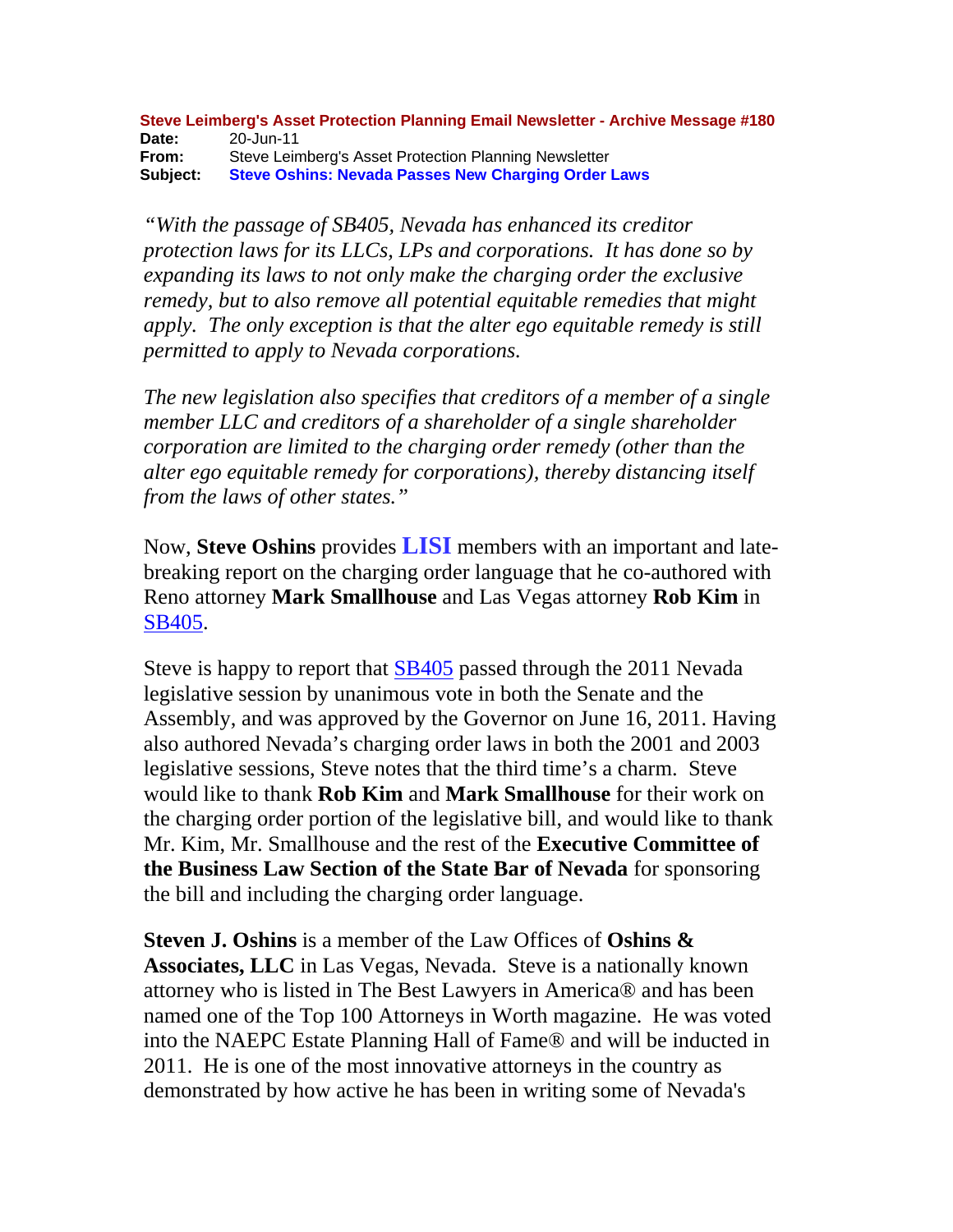most important estate planning and creditor protection laws, including the law making the charging order the exclusive remedy of a judgment creditor of a Nevada LLC and LP, the law changing the Nevada rule against perpetuities to 365 years and the law making Nevada the first and only state to allow a Restricted LLC and a Restricted LP. He is also the author of the Annual Domestic Asset Protection Rankings at http://www.oshins.com/images/DAPT\_Rankings.pdf. Steve can be reached at 702-341-6000, x2 or at soshins@oshins.com. His law firm's web site is http://www.oshins.com.

Here is Steve's commentary:

# **EXECUTIVE SUMMARY:**

The new charging order language in **SB405** affects Nevada LLCs, LPs and corporations. The changes to the statutes will be effective on October 1, 2011. This commentary summarizes the key changes made to the statutes, and also reviews planning opportunities that advisors should consider.

# **FACTS:**

Following are the key changes:

#### **1. Single Member LLCs and Single Shareholder Corporations**

The new language specifically makes the charging order the exclusive remedy of a judgment creditor for Nevada LLCs, corporations and LPs, specifically including both single member LLCs and single shareholder corporations. A charging order is essentially an order issued by the court granting the judgment creditor a lien over the judgment debtor's interest in the business entity. By specifically making the charging order the exclusive remedy for single member LLCs (and single shareholder corporations), the new Nevada law statutorily negates the problems that have occurred with single member LLCs in cases such as *Ashley Albright* (Colorado, 2003), *A-Z Electronics, LLC* (Idaho, 2006), *In re Modanlo* (Maryland 2006) and *Olmstead* (Florida, 2010).

Through appropriate forum shopping, the asset protection plan can be designed using business entities where the charging order is the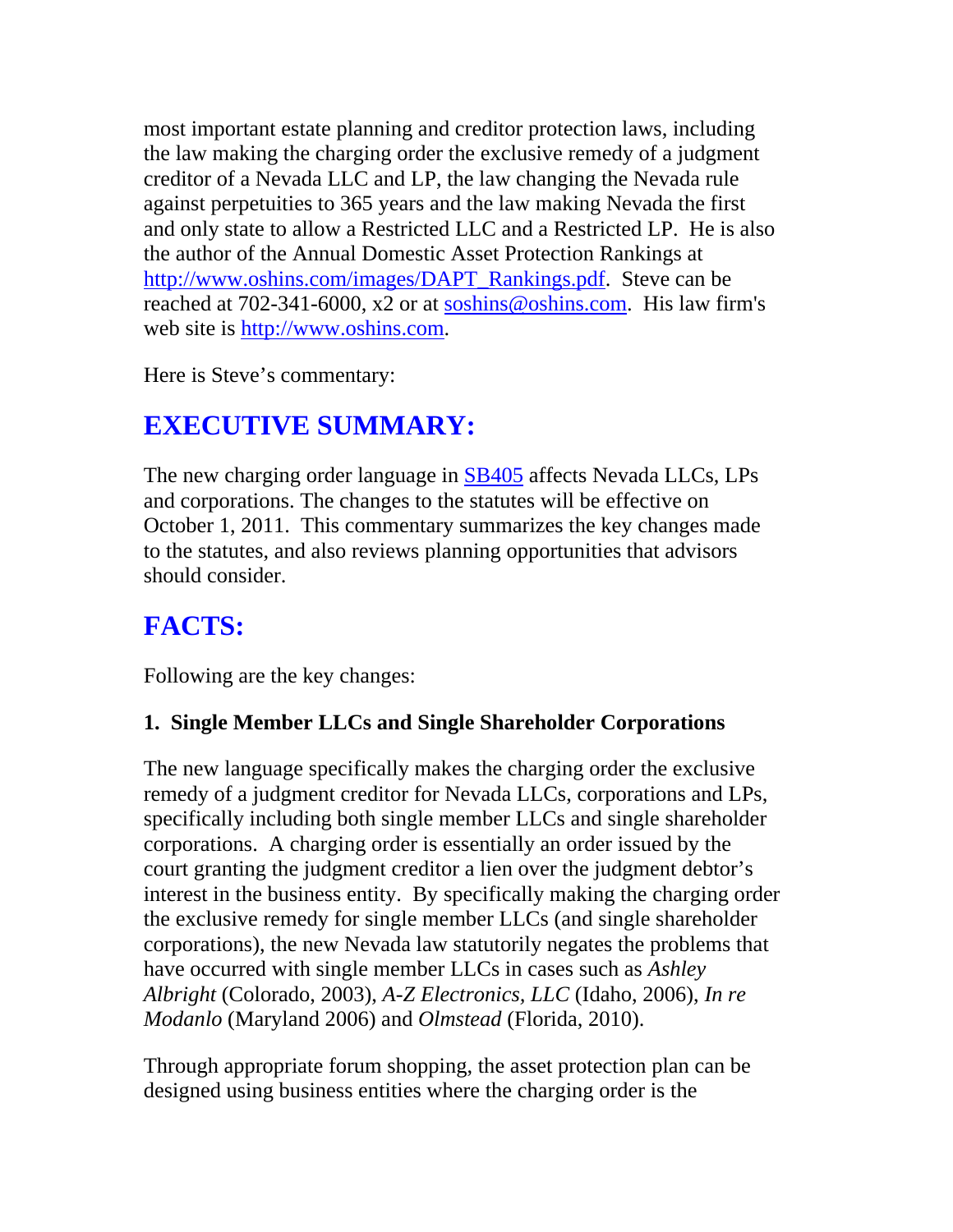exclusive remedy so that the client's potential creditors will typically be frustrated into settling for pennies on the dollar.

#### **2. No Equitable Remedies**

The legislation also adds language to the Nevada LLC, LP and corporation statutes specifying that no other remedies (i.e., no equitable remedies) can apply. This would include equitable remedies such as reverse veil piercing, alter ego, constructive trust and resulting trust theories that may have allowed a judge to circumvent the prior language that the charging order is the exclusive remedy. Note that most states that make the charging order the exclusive remedy of a judgment creditor do not also exclude equitable remedies from applying. Further note that during the legislative session, a negotiated exception was made only with respect to corporations (i.e., no effect on LLCs or LPs) allowing the alter ego theory to be the exclusive equitable remedy to apply to corporations.

#### **3. NRS Chapter 87A Limited Partnership Charging Order Laws Fixed**

Nevada has two different limited partnership Chapters - Chapters 87A and 88. Chapter 88 has existed for many years, whereas Chapter 87A was created much more recently in 2007. Asset Protection planners have traditionally used Chapter 88 to form Nevada limited partnerships since Chapter 87A limited partnership statutes did not make the charging order the exclusive remedy, probably as a result of its passage well after Nevada's charging order statutes were modified in 2001 and 2003. The language adopted in SB405 fixes this problem by adopting similar charging order language for both limited partnership Chapters.

# **COMMENT:**

#### **Planning Opportunities**

The Nevada charging order laws create numerous planning opportunities. These opportunities assume that Nevada law is applied for charging order purposes.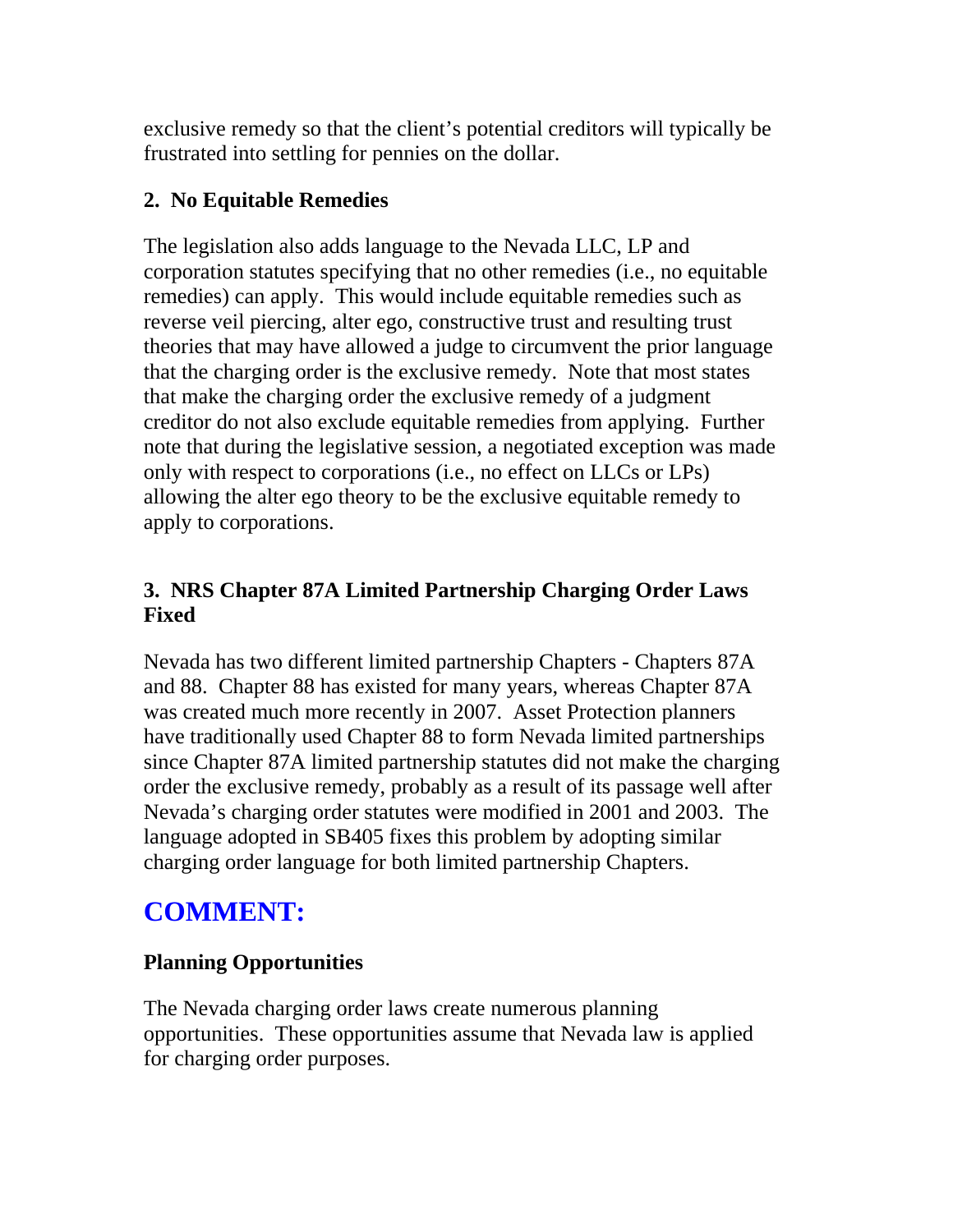**1. Single Member LLCs:** Given the recent case law in at least four jurisdictions, most planners have been reluctant to create single member LLCs since the judge may rule that a single member LLC doesn't get the charging order as the exclusive remedy. Despite this fairly recent drafting trend, a new option is to use a single member LLC, but domicile it in Nevada.

**2. Any LLCs or LPs Established in other Jurisdictions:** In order to obtain the advantages of Nevada law where the charging order is the exclusive remedy and no equitable remedies can be issued, consider any of the following strategies:

**a. Dissolve the existing entity and start over with a Nevada entity.** This is simple if the underlying assets are easy to transfer out of one entity and then into another entity. In most cases, this is the best option since it is so simple.

**b. Change the existing entity to Nevada law using a statutory conversion (a.k.a., a domestication).** For assets that are difficult to move out of one entity and then into another entity, this is a very simple way of switching state law for the entity since it's essentially just a change of state laws without any material disruptions.

**c. Merge the existing entity into a new Nevada entity.** This is more complex than a statutory conversion and requires a new tax identification number since it's a change in entity. The merger option will be selected if the initial entity's state law doesn't allow statutory conversions. Although a merger is more disruptive than a statutory conversion, the disruption is most likely very small in comparison to the asset protection advantages of merging the entities.

**d. Form a Nevada entity as a holding company.** This a great solution where there are multiple existing entities formed under the laws of a state which has lesser creditor protection laws. For example, many people have multiple LLCs, each owning one piece of real estate. Just forming one additional Nevada entity to hold the interests in the other entities puts a charging order-only wall around all of the other entities. This is also a solution if a merger is too complex. Instead of a merger, the Nevada entity can own 100% of the already-existing other entity.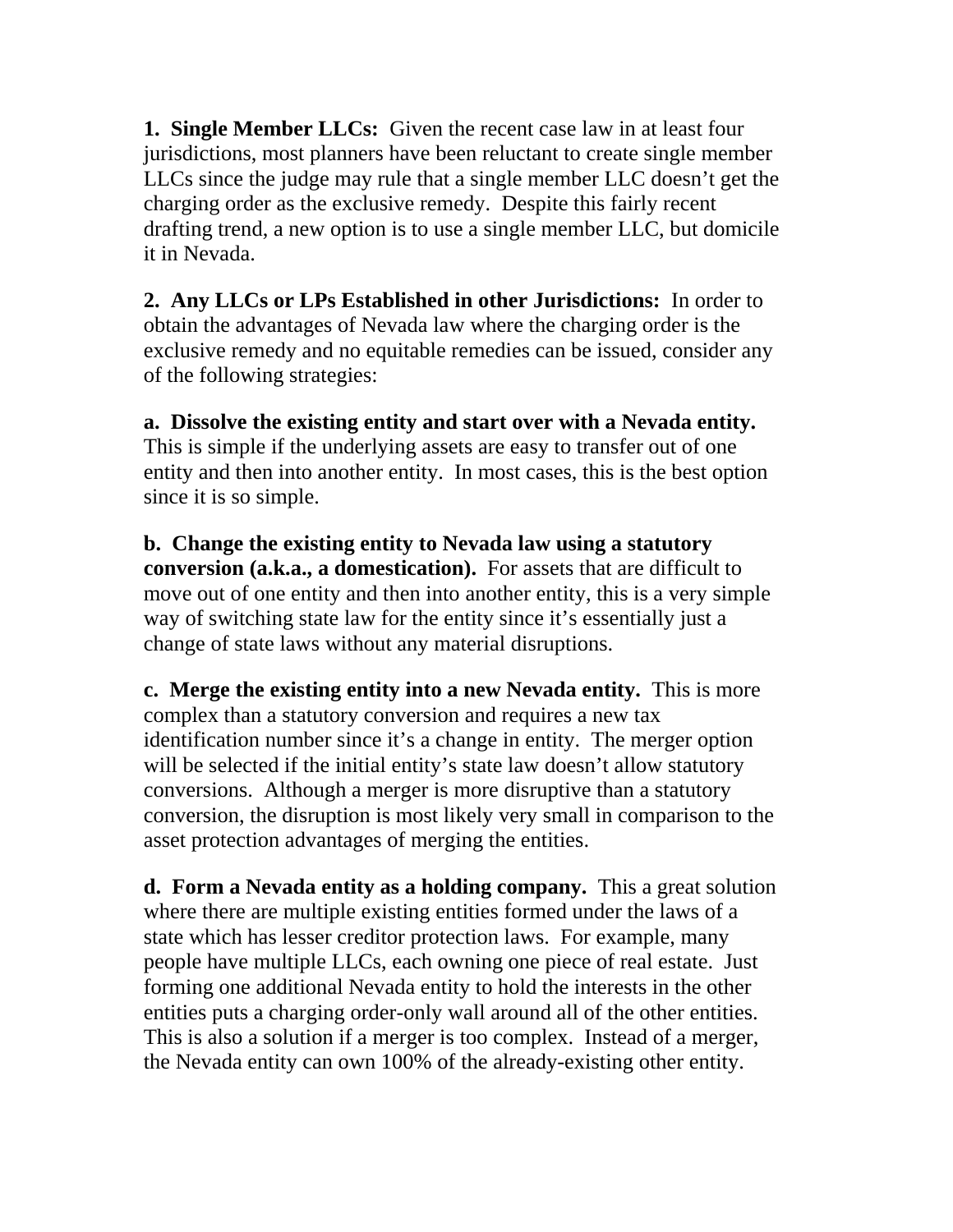**3. Corporations:** Because of the greater creditor protection traditionally given to LLCs and LPs through the charging order, the national trend has been to use less corporations and more of the other forms of business entity. Despite this trend, there are countless corporations that have already been formed and that are still being formed. Consider obtaining the charging order benefits of a Nevada corporation. Nevada is the only state that makes the charging order the exclusive remedy and thus provides this greater protection. In order to use this protection, one must do one of the following: form a new corporation in Nevada, domesticate (or convert) an existing corporation to Nevada, merge an existing entity into a Nevada corporation or use a Nevada corporation as a holding company. All of these concepts are explained above.

#### **Conclusion:**

With the passage of SB405, Nevada has enhanced its creditor protection laws for its LLCs, LPs and corporations. It has done so by expanding its laws to not only make the charging order the exclusive remedy, but to also remove all potential equitable remedies that might apply. The only exception is that the alter ego equitable remedy is still permitted to apply to Nevada corporations.

The new legislation also specifies that creditors of a member of a single member LLC and creditors of a shareholder of a single shareholder corporation are limited to the charging order remedy (other than the alter ego equitable remedy for corporations), thereby distancing itself from the laws of other states.

#### **HOPE THIS HELPS YOU HELP OTHERS MAKE A** *POSITIVE* **DIFFERENCE!**

# Steve Oshins

# **DUNCAN OSBORNE - TECHNICAL EDITOR**